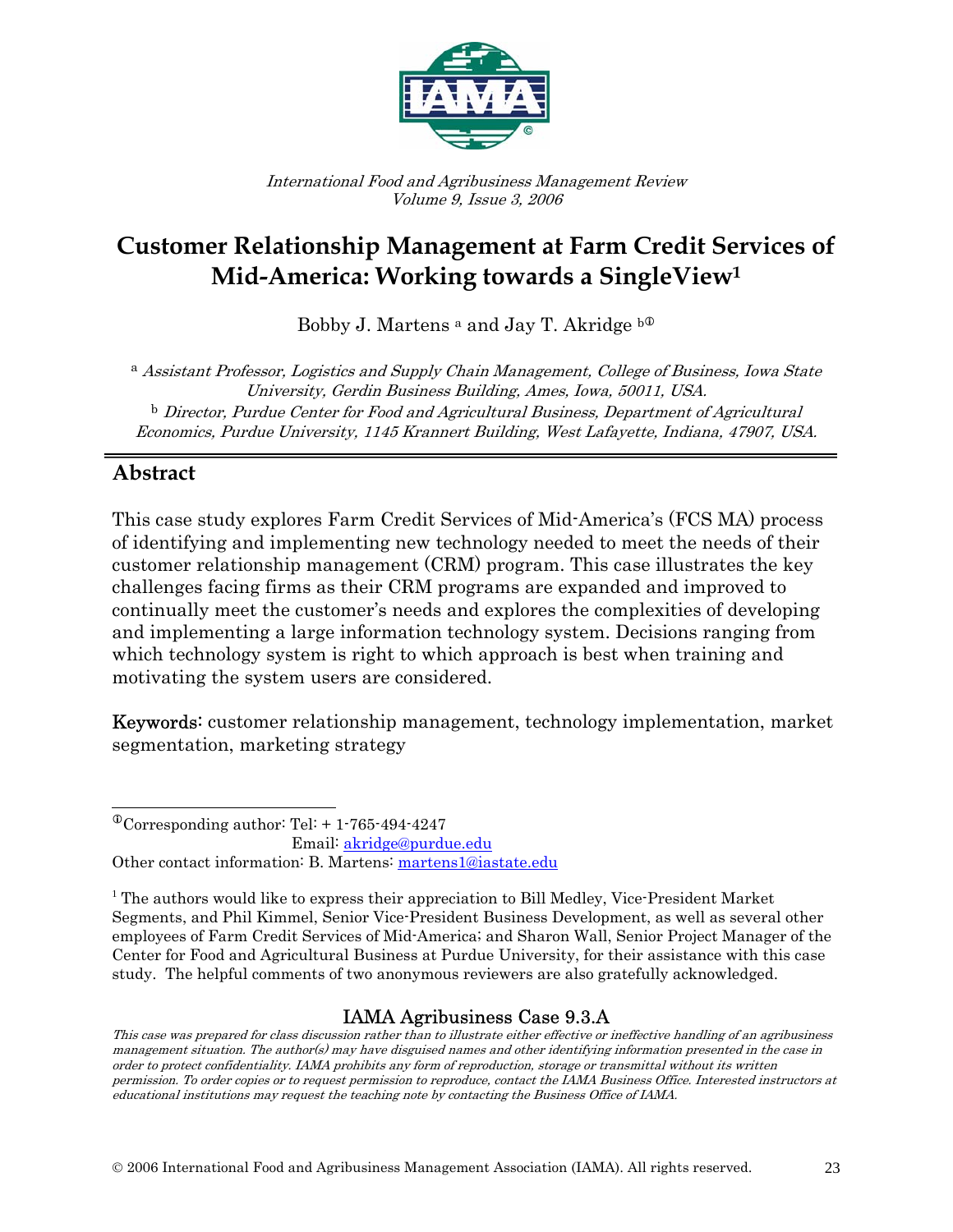## **Background**

Farm Credit Services of Mid-America (FCS MA) is a cooperative financial services provider serving over 65,000 customers throughout the states of Kentucky, Ohio, Indiana, and Tennessee. Through internal growth, consolidations, and mergers, FCS MA has become the nation's largest Farm Credit association with more than \$8.5 billion in loan assets, 81 lending locations, and over 750 employees.

FCS MA's core strategy is to deliver financial products, loan products, and limited financial services in a competitive, efficient, and seamless fashion to farmers and rural residents. FCS MA believes their customers look for value, so they concentrate on low cost and efficiency. At the same time, FCS MA believes they must create a relationship with their customers that is so proactive, deep, and tangible that the customer will not want to shop with anyone else. Therefore, 'customer focus' is one of FCS MA's six corporate values. FCS MA defines this 'customer focus value' to mean that "FCS MA will constantly seek to identify and understand the needs of both our external and internal customers – and to exceed their expectations in a way that will help them achieve success." According to FCS MA, these corporate values are intended to help define both expectations of employees and practices to be followed.

Delivering on the customer focus defined above is important because FCS MA's customers are diverse. Farm and agribusiness customers range from those that have gross farm incomes (GFI) as low as \$500 annually to large national agribusiness firms with sales in the hundreds of millions of dollars. In addition to farm loans, FCS MA offers home loans to anyone living in rural areas or in towns with a population under 2500. Approximately 85% of their portfolio is in agricultural loans to full and part-time farmers and agribusinesses, and about 15% is in consumer loans.

Farm loans include operating loans, equipment loans, and real estate loans with many rate options and payment types. Country home or consumer loans include loans to build, re-build, purchase, or develop a homestead. Finally, financial services include life insurance, crop insurance, and funds management. Clearly, customers needing these types of loans and financial services are diverse, and FCS MA has grown by serving all of them in their four state region.

## **Segmenting Customers at FCS MA**

Maintaining FCS MA's core value of customer focus is a challenge due to the diverse customer base, the broad product offering, and the large size of the organization. For these reasons, FCS MA's leadership recognized a need to develop a segmented marketing strategy. Four segments, listed below with some of their primary characteristics, were identified by FCS MA leadership: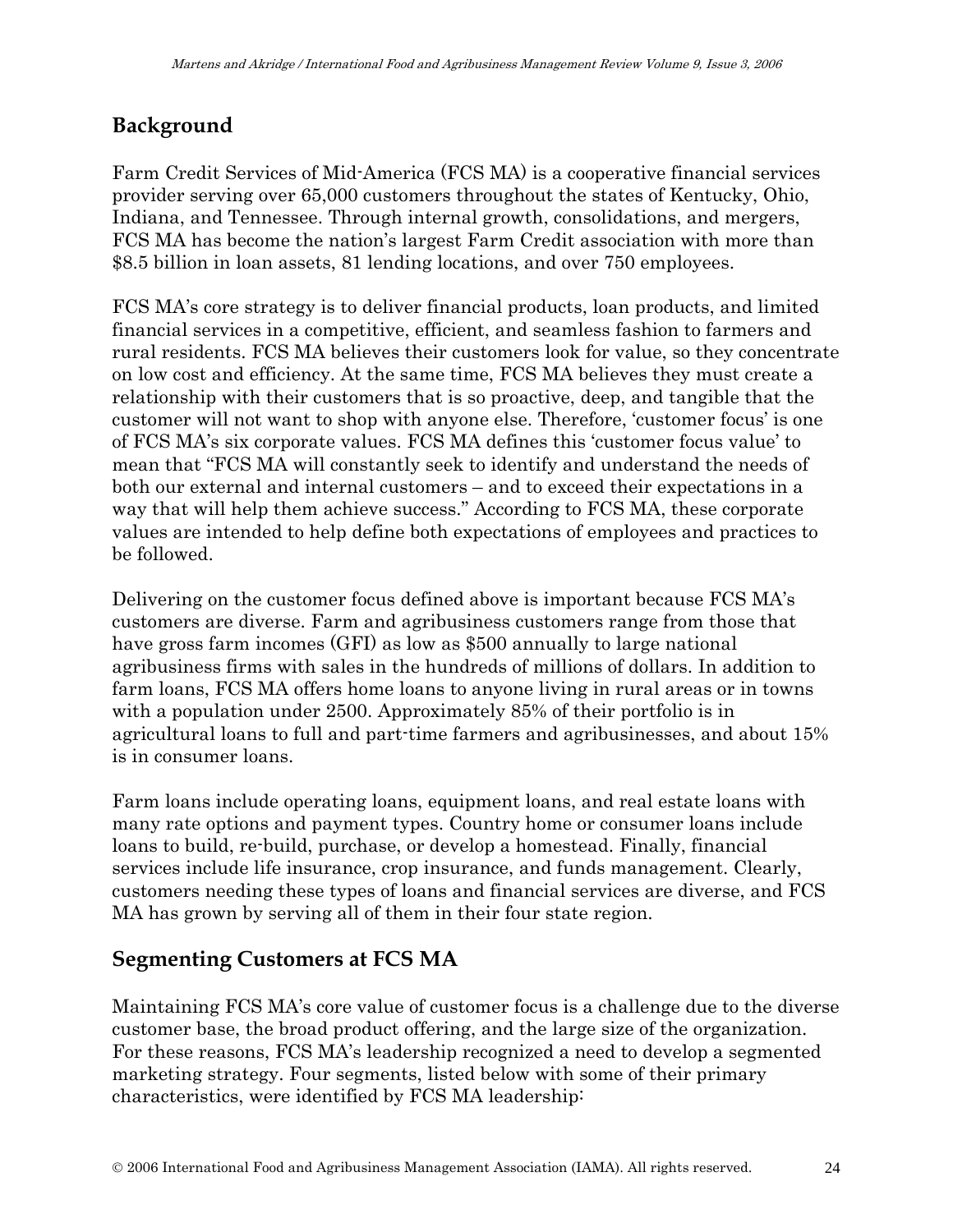- 1. Rural Home or Agri-Consumer (farmer with annual GFI of \$500 to \$40,000)
	- Influenced by timeliness of handling of all service requests, trouble free loan processing procedures, and up-front explanations of all services.
	- Reached through influencers such as builders, realtors, current customers, auctioneers, insurance agents, title companies, developers, and other lenders.
- 2. Part-time Farmer (GFI of \$40,000 to \$100,000)
	- Influenced by same factors as agri-consumers plus visible community involvement by all FCS MA staff. Expects staff to possess a strong grasp of all eligibility rules and lending regulations.
	- Reached through influencers such as equipment dealers and input suppliers.
- 3. Traditional Farmer (GFI of \$100,000 to \$250,000)
	- Influenced by up-front and personal contact. Counseling and agricultural expertise is important. One-on-one farm visits are needed, and loan approvals or denials must be communicated clearly.
	- Reached through community involvement and one-on-one attention.
- 4. Commercial Farmer (GFI of \$250,000 and up)
	- Expects lending officers to have broad expertise and a thorough understanding of the agricultural industry and important trends.
	- Lending officers must allow customer preferences to drive the type of relationship and level of necessary contact, but at least two annual, personal contacts should be made with each customer in this group.

FCS MA leadership believes that these market segments and associated characteristics are general guidelines, but not absolutes. They recognize that customer relationships are complex and that every customer has some unique characteristics.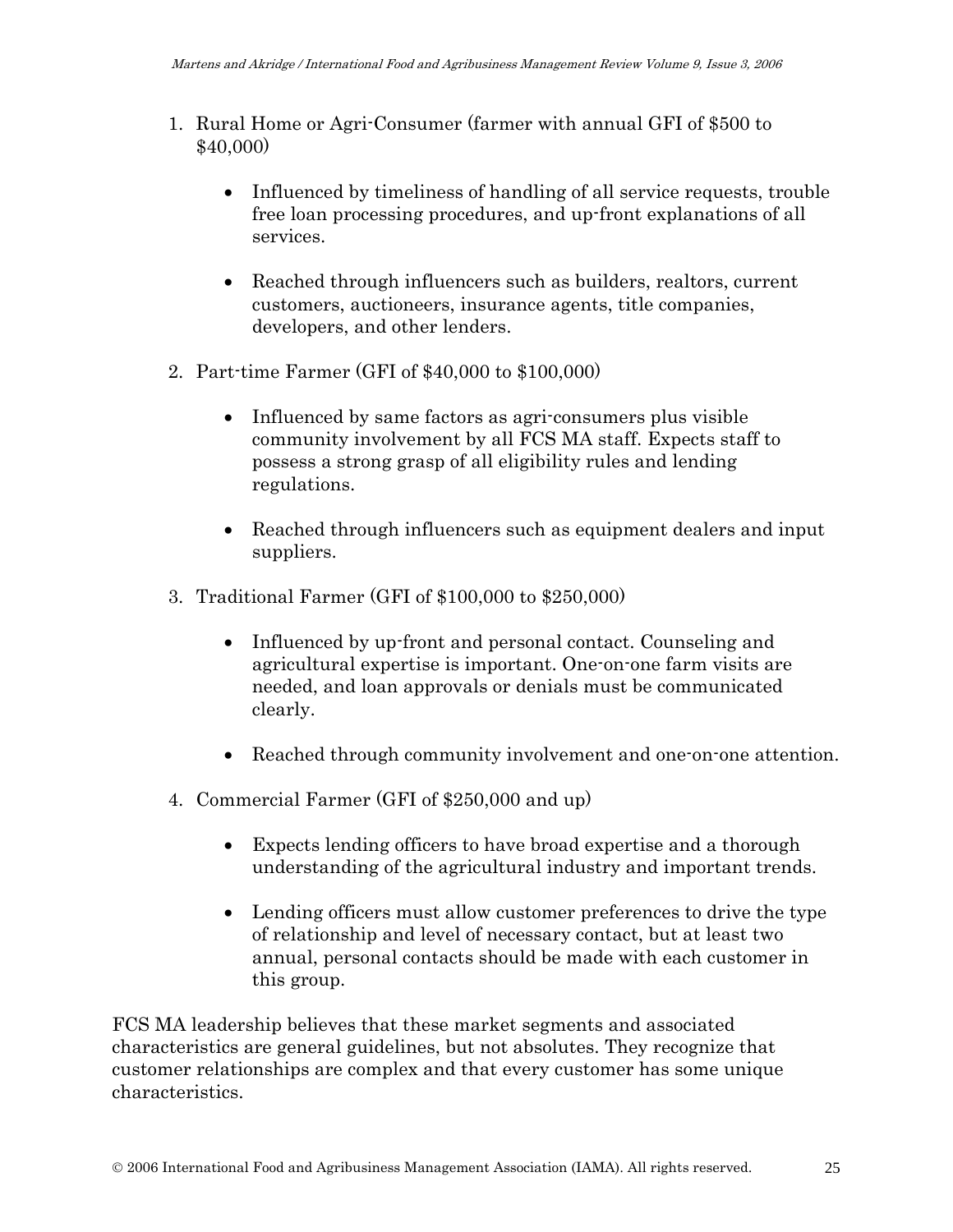## **Serving Customers at FCS MA**

FCS MA's current structure allows for decentralized, site specific execution of the marketing strategy. Home town service is provided from over 80 locations by financial service officers (FSOs). The FSO is the key person in determining the type of relationship that best matches the customer's needs. Some FSOs are dedicated to the consumer market and others serve the agricultural market. The agricultural FSOs have a considerable array of loan products, interest rate options, loan pricing flexibility and financial services to build from as they develop tailored solutions for farmer customers.

In addition to directing the customer relationship, the FSO is responsible for sales, has authority to act on loan requests, and keeps information on potential customers such as loan needs or expansion plans. The approximately 80 agricultural FSOs are encouraged to spend a high percentage of their time doing field visits with their 250 to 400 accounts. (Some FSOs have as many as 900 accounts.) The average loan portfolio for an FSO runs anywhere from \$45 million to \$75 million. At the same time, the realties of the position require a relatively significant amount of time to be invested in completing administrative duties. The FSO also directs the customer service representative (CSR), business analyst (BA), and other FCS MA employees when they participate in the customer relationship.

The CSR interacts with customers on a regular basis doing loan processing and follow-up work, moving money between accounts, and performing other transactional activities. Although CSRs spend most of their time in the office, they have a high degree of customer interaction over the telephone. While customers have primary CSRs, the realities of scheduling mean that at any given time, a farmer customer may be working with a different CSR. The role of the CSR is to support the FSO, and for each FSO there are usually two CSRs. The FSO and the CSR are housed in the same location, but their roles and relationships do vary some from location to location across the four-state area.

The business analysts (BAs) complete the customer service team in a role primarily focused on evaluating loan applications. Although the BAs have little direct contact with the customers, they are encouraged to spend as much as 15% of their time in the field meeting customers. In many cases, such BA contact with customers plays an educational role to help producers better understand the loan decisions FCS MA makes. At other times, it is a trust building activity, so the farmer customer can become more comfortable with the 'lending team' servicing his/her account. In many cases BAs are not at the same physical location as the CSRs and FSOs they support. Figure 1 depicts the relationship between FSOs, CSRs, and BAs.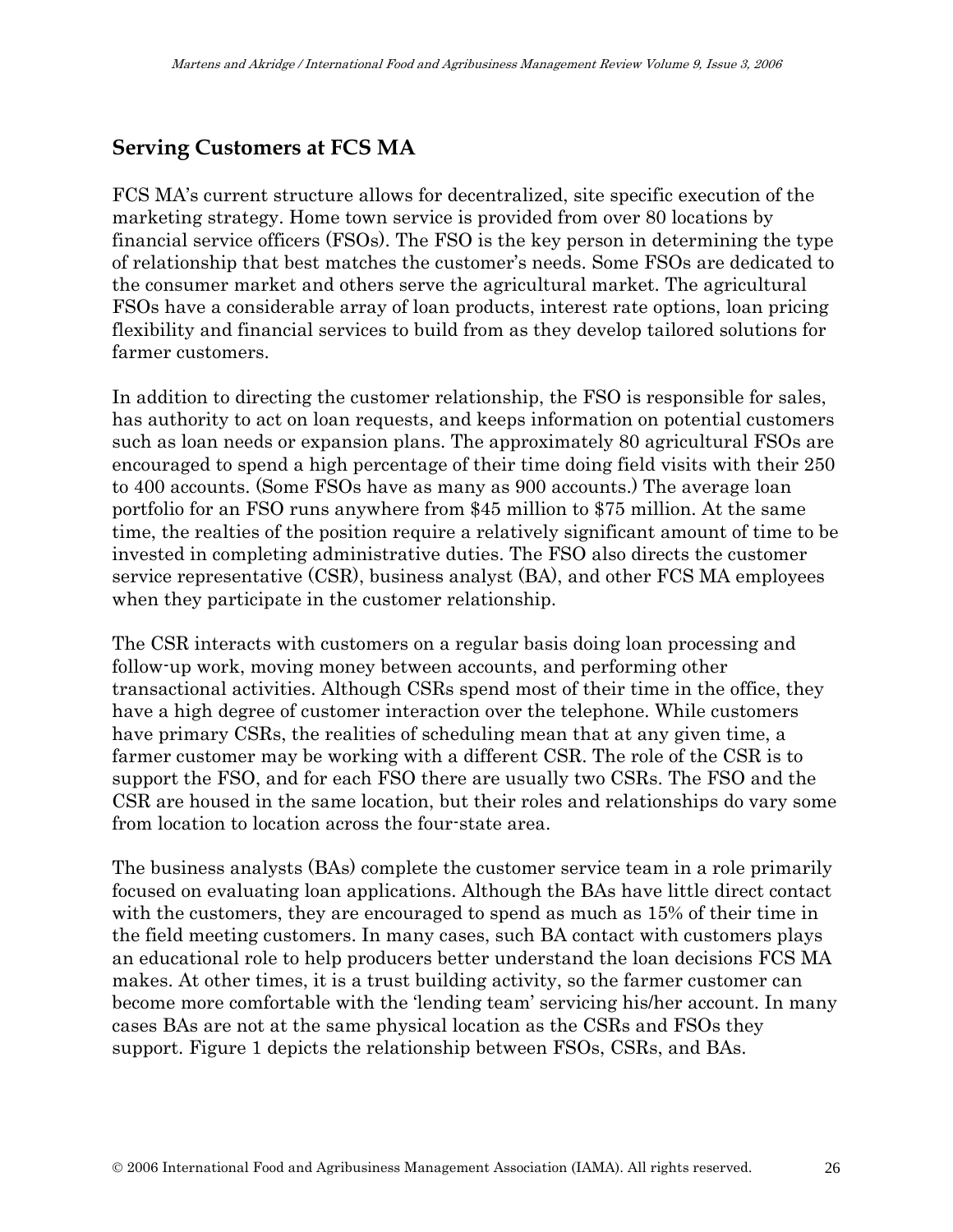

Figure 1: Organizational Relationship between Customers, FSOs, CSRs, and BAs

A recent survey of FSOs revealed much about the nature of their relationships with farmer customers:

- FSOs typically have between 30 and 90 accounts (out of 250 to 400 total accounts) that receive close attention, while 15 to 30 accounts receive concentrated attention.
- These key customers (top 30 to 90 accounts) account for between 40% and 70% of new money opportunities in addition to their current business.
- A list of 10  $\cdot$  15 "hot prospect" accounts is maintained by most FSOs.
- These "hot prospects" account for 10% to 15% of new money opportunities.
- Most FSOs perform some administrative/clerical tasks that should be delegated to CSRs or clerical staff. A general belief is that FSOs could accomplish much more with more CSR support.

Finally, the FSOs, CSRs, and BAs are all involved in the loan origination process. This process involves manual customer information entry into one of four loan origination software tools that exist at FCS MA. FCS MA leadership acknowledges that the loan origination process is inefficient.

### **Sales Force Automation**

FCS MA's sales culture involves tracking a variety of performance metrics and emphasizes basic principles of reaching out to customers through sales calls, letter writing, emails, and tailoring loan options, among other sales and marketing tactics. Metrics in these areas are measured weekly, benchmarked, and reported within the organization. Each FSO and CSR knows how their performance compares to others in the organization.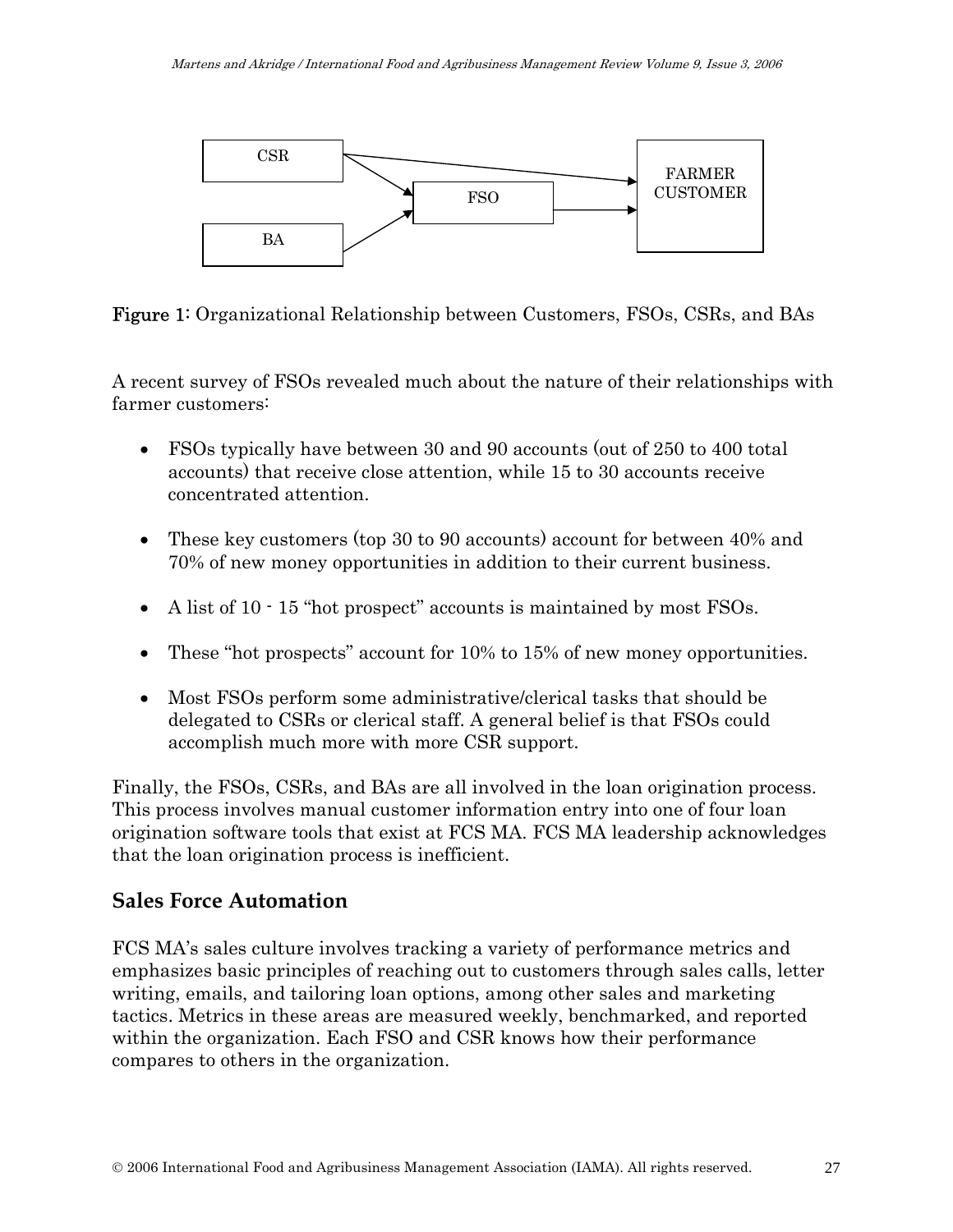Unfortunately, FCS MA computer systems currently do not allow FSOs to share information on business leads with other FSOs or with management. Also, the effectiveness of managing new money accounts (prospects) is not known or tracked in any meaningful way. While the nature of the financial products they sell requires tremendous amounts of data to be collected for loan applications, customer contact data is not collected in any formal way, and marketing and selling activities are not automated to any significant degree.

FCS MA management first recognized the need for better tracking of customer contact data and automating sales force tasks in the late 1990's when a system called ACT! was implemented. ACT! is a popular stand alone sales contact management software system that tracks customer contact information, assists in management of customer communications, offers calendaring of customer contacts and service tasks, and provides for a variety of summary reports on sales/contact activity. However, ACT! was not designed to be integrated with FCS MA accounting or lending systems. Management decided on a conservative, demand-driven roll-out for ACT!. They made ACT! available to interested FSOs, and assumed that other FSOs would begin using the new system as they realized the software system's value.

ACT! received a lukewarm response within the organization. Because ACT! was not integrated into FCS MA's other information technology systems, senior FSOs did not find the system especially helpful. These superior FSO performers saw little value in taking the time to enter data when 'they were doing a great job already'. And, less experienced FSOs (those who would benefit most from the ACT! system) followed the senior FSO lead and did not use ACT!. Another problem with ACT! initially was that it did not synchronize with the central corporate ACT! database properly, leading to much frustration by those FSOs who did want to use the program.

Management became more proactive and attempted to encourage FSOs to use ACT!. However, given that most of the benefits were local and remained with the FSOs, management was not getting much useful information from the ACT! system either. Therefore, mandating the use of ACT! seemed hardly appropriate (many FSOs were truly doing a good job with their existing systems), and for similar reasons, encouraging the use of ACT! through a reward system appeared self-defeating. Over time, a few FSOs did begin using ACT! and most all who did benefited from it. For example, one FSO ultimately had 1200 contacts in the ACT! system and used ACT! very effectively in improving her relationships with farmer customers.

Even though some FSOs had good experiences with ACT!, management decided that ACT! did not fit the company's needs more broadly. The software created additional work and offered employees little benefit. While FCS MA management had decided to pursue other options, ACT! continued to be used in a variety of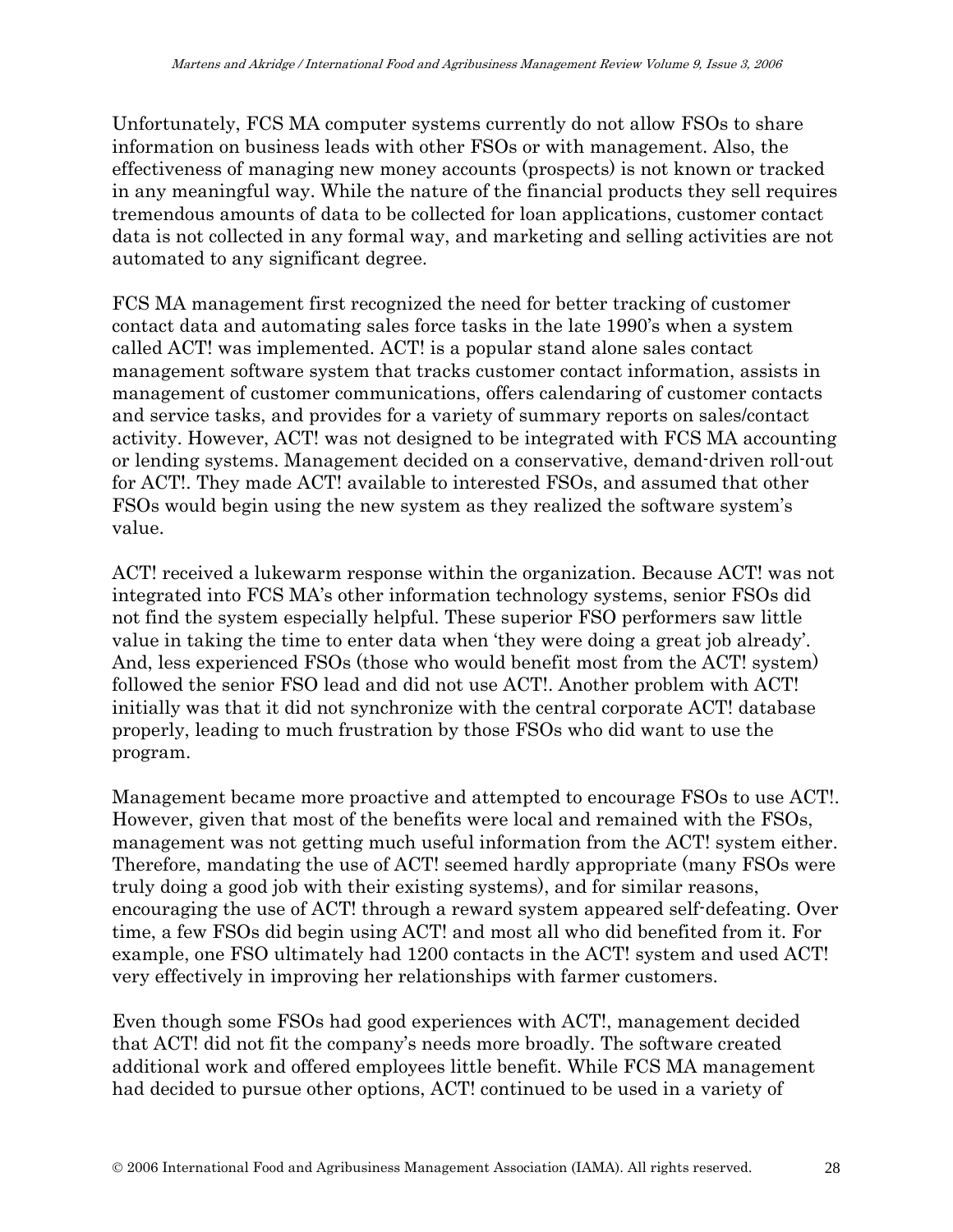places around the organization. In the end, most FCS-MA employees found ACT! an inconvenience which quickly went away. But the failed attempt did set a negative precedent for future software implementations within the decentralized FCS-MA organization.

Despite the problems with the ACT! implementation, FCS MA needed some type of information system to support their desired customer relationships. The internal communication processes at FCS MA were just too inefficient to meet the goals of their CRM program. The current systems and processes did not capture business intelligence, redundancies were normal, and communication gaps resulted in mistakes and embarrassments in front of the customers. Figure 2 shows the complex maze of technology and communication links that FCS MA employees must work through.





## **Working toward a SingleView**

Building off their market segmentation and field sales strategy, FCS MA began moving toward a more formal CRM strategy in 2002. The organization was already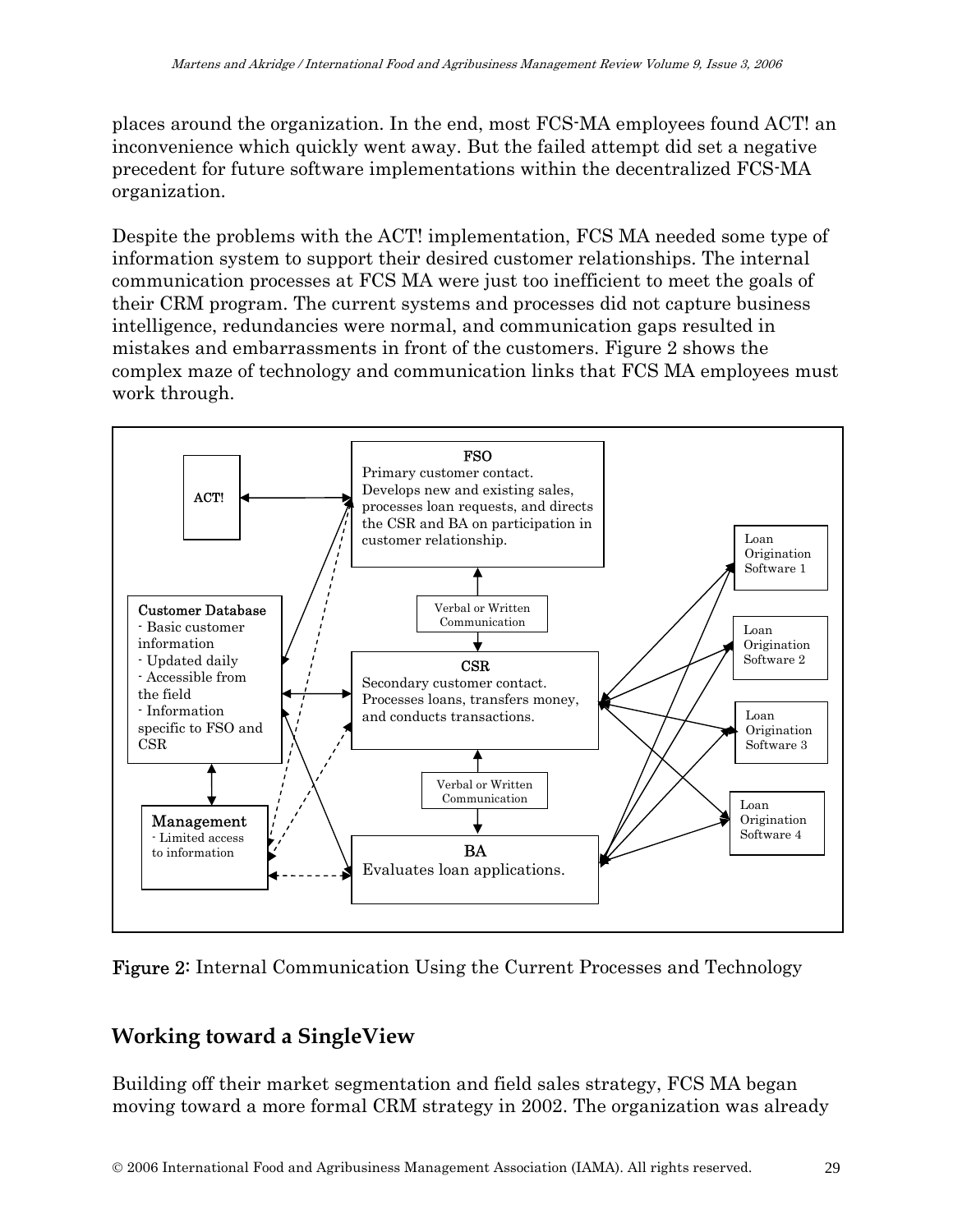pursuing targeted marketing strategies aimed at specific customer segments. The FSOs were already working toward developing tailored solutions for commercial agricultural accounts. But, working with a diverse set of customers and managing the myriad of organizational touches with accounts was a real challenge. And, ACT! just did not meet the firm's needs. In addition, the organization was growing quickly, and providing systems to accommodate significant numbers of new FSOs, CSRs, and BAs was a reality (more than 100 new hires in these areas were expected over the next few years). After the ACT! experience and recognizing the demands growth would create, the need for an integrated software system was even more obvious.

From early on, the most senior levels of management were involved in discussions and decisions about the overall initiative. FCS MA management believed that implementing a successful CRM program of this size and scope would require improved technology systems to track, communicate between, and integrate all aspects of the FCS MA organization. FCS MA's information systems more broadly needed an overhaul. And, the decision was made to pursue CRM capabilities as part of a larger systems redesign. As the discussions progressed, the huge financial and time commitments of such a system soon became obvious.

Early in the process, FCS MA looked outside to get an external perspective on their requirements and systems which would deliver to those requirements. A consulting firm was chosen based on experience with peer-type applications to provide this external perspective. While their early recommendations were more extensive than FCS MA viewed desirable, the consultant brought considerable value to the overall project in terms of systems definition and scope. This consulting project, building on extensive FCS MA input, surfaced the following business needs for a new software system:

- Centralize the business onto one technology system. This includes accounting, lending, and business development.
- Be accessible and usable by all 750 FCS MA employees. Employees must need to, and want to, use this system – real benefits must exist. Over 200 FSOs and 350 CSRs will use the software.
- Capture and possess intelligence. A single source must exist for looking up, managing, and serving customers. This will reduce processing time and errors.
- Reduce redundant work. The current system requires duplicate entry and is not integrated. The new system must allow for single entry and visibility by all.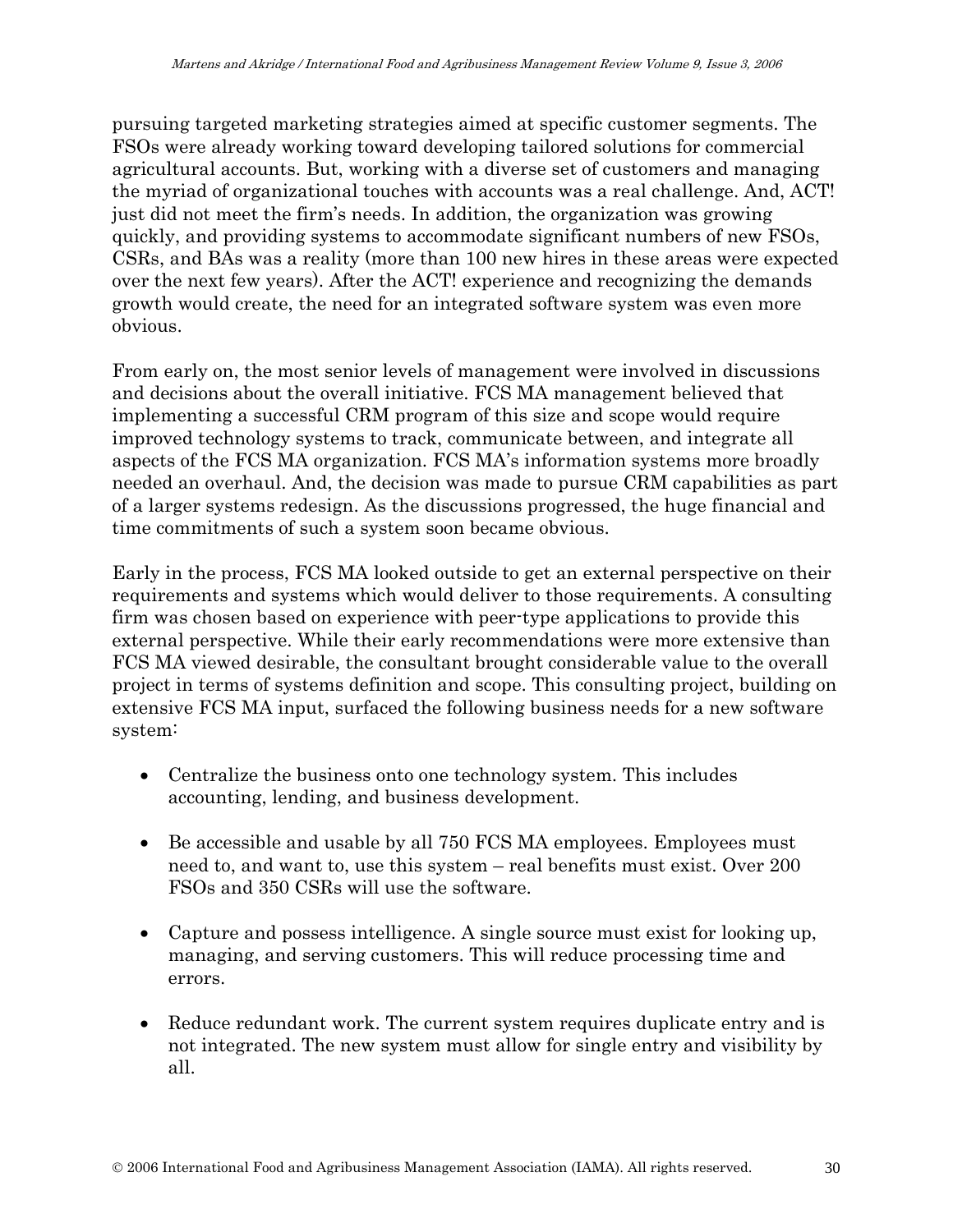- Gain information on prospective customers and the lending market. Seventy percent of new money opportunities come from loan officer/customer relationships, but little or no 'new opportunity' data is stored within the organization. The new system must help track and identify potential new business. The new system must help FCS MA management better understand the lending market.
- Increase service without disruptions. The current customers should receive better service in the form of reduced processing time. Loan officers will better serve current customers by having quick access to all account information.

FCS MA began developing an in-house system specially designed to meet their needs, but in-house development was abandoned when new semi-custom CRM software systems became available. In the end, FCS MA opted for a custom database shell which utilized commercially available modules to meet the dual demands of customization and cost efficiency. They called the new system SingleView because ultimately, FCS MA wants a 'single view' of their customers available throughout the organization. This semi-custom system is designed to organize and manage information critical to running and expanding the business by integrating accounting, loan management, and business development activities.

For the CRM strategy to be successful, this new technology must be successful. One aspect of the SingleView system is Microsoft CRM (MS-CRM), the commercially available module that FCS MA selected for managing data on customers and potential customers. MS-CRM will help create an organized data base of all customers, leads, and contacts. The CRM system will log all customer contact while giving the entire organization access to important customer information. The capabilities of MS-CRM will help FSOs, CSRs, BAs, and management both better communicate and better serve customers.

The MS-CRM component of the SingleView system will allow FCS MA to generate business intelligence through quick and easy customer information entry. This information will, in turn, allow for much easier reporting and information sharing. The MS-CRM and the larger SingleView system will be used by the entire FCS MA organization. Decentralized data entry will allow everyone from the CSRs to management to look at account activity in real time. All employees will have a single management and customer contact tool. Sales metric tracking and reporting will be a part of the early capabilities of the system. The commercial farmer CRM segment will see fewer "fumbles", and large accounts with multiple entities will be easier to manage. Finally, small loan applications will be approved faster. Figure 3 shows the simplified internal communication flow between employees and databases.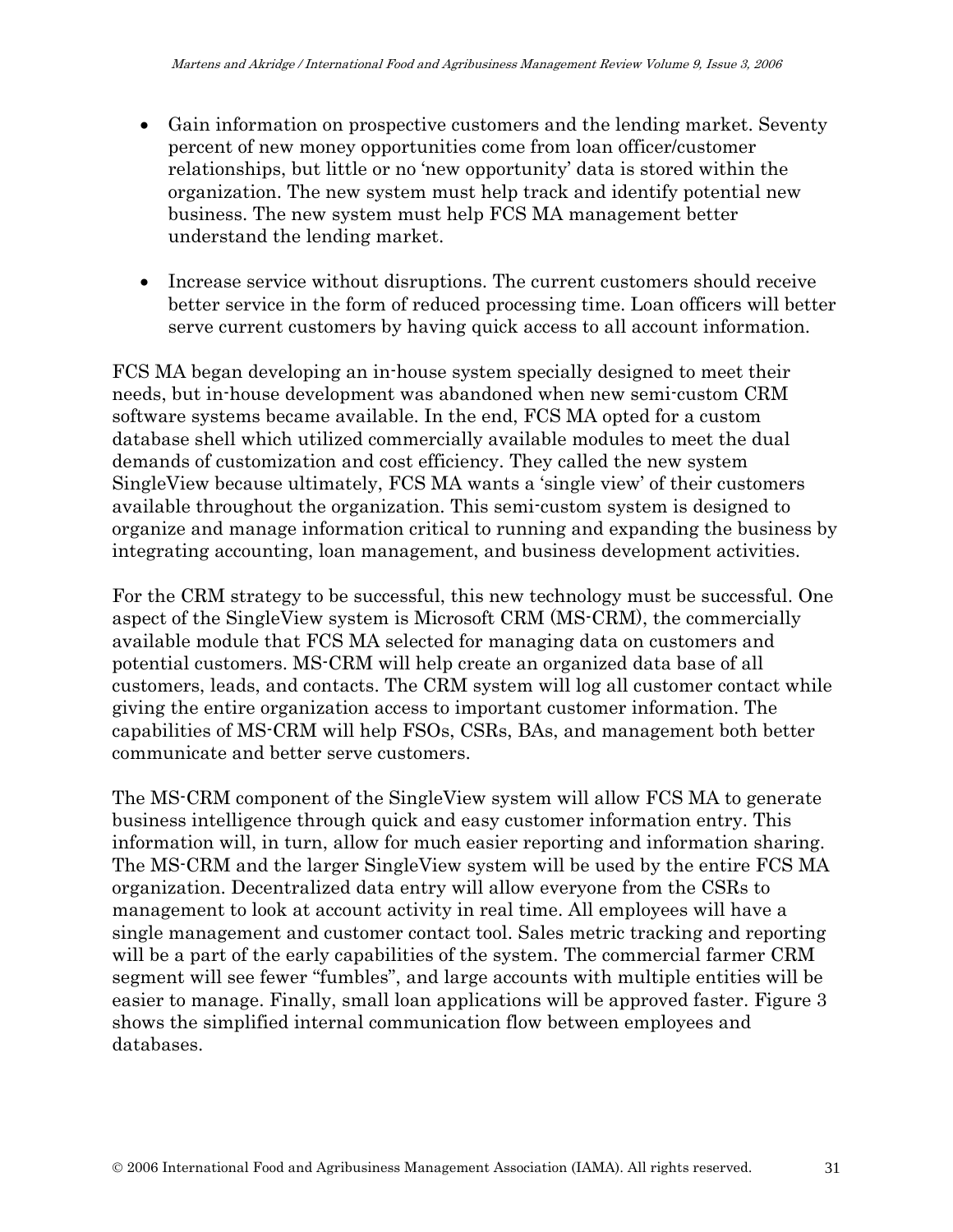

Figure 3: Internal Communication Using the New SingleView System

Eventually, SingleView will hold all customer information on a company intranet system (data warehouse). From customers seeking home loans to commercial farmers, all customers should realize faster processing time and more precise service because SingleView will ultimately connect to loan application process and loan approval software, which is currently handled by four separate software systems. This new system will offer the potential to support the development of a call center longer term.

Many individuals inside and outside the organization were involved in the development of the system. Externally, extensive discussions were held with AgriBank, the wholesale lender and provider of business services for FCS MA. Internally, a cross-functional team of 25 FCS MA employees was assembled to discuss and surface functionality issues for the project. The role and organization of this team evolved over time, but the group (and subsequent sub-groups) provided crucial insights into the overall project. The initial rollout was scheduled for fall of 2004 but was subsequently pushed back to July 2005. A beta test project was begun in May 2005 at four offices, one in each of the four states served by FCS MA. These four sites were primarily charged with final testing and fine-tuning of the near ready-to-launch system. Once the system is rolled out, FCS MA management fully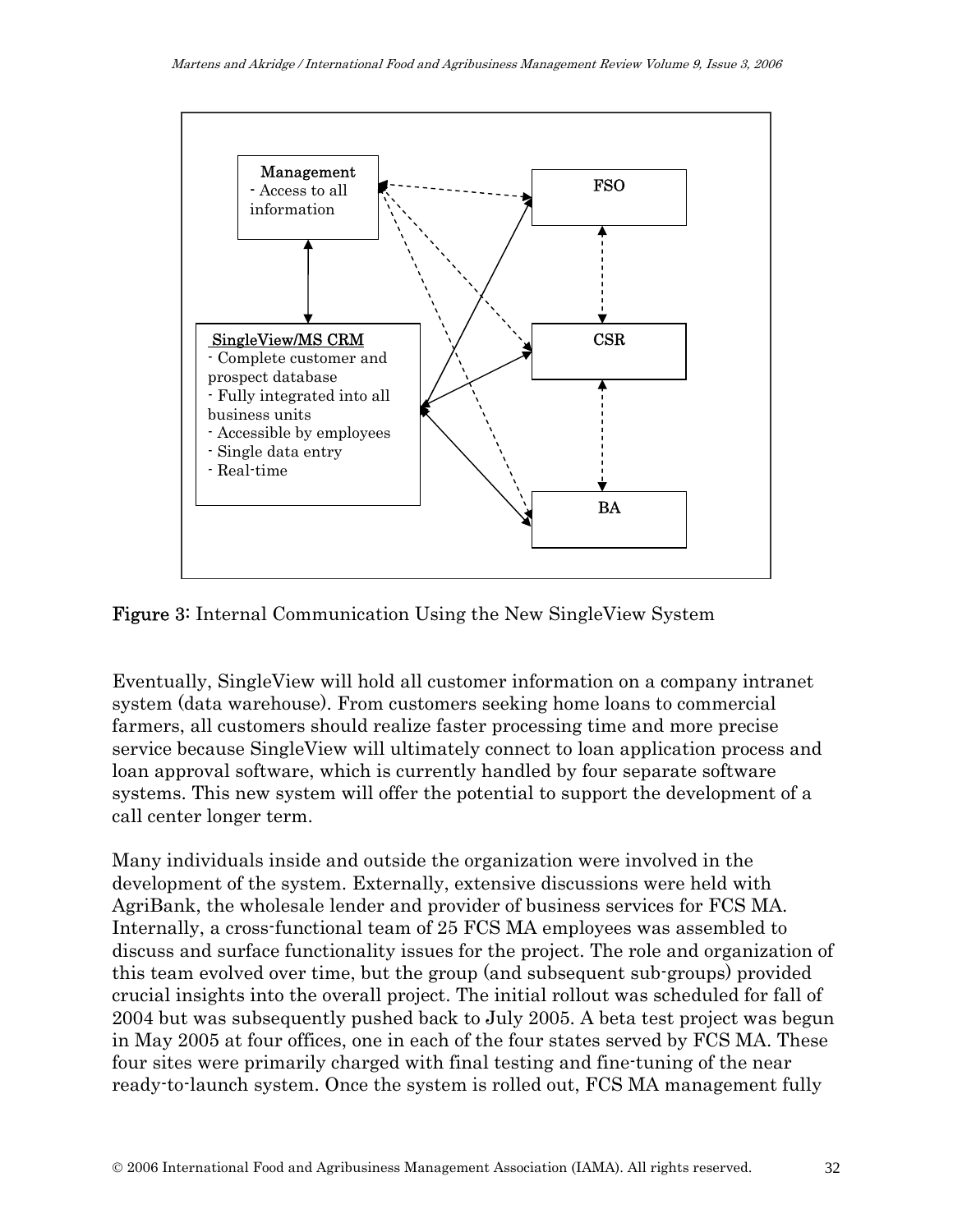expect utilization of system functionalities to pick up speed as users become more comfortable with the system and the 'wins' become more evident.

The vision for FCS MAs CRM program and SingleView is clear. SingleView will centralize the business onto one technology system, be accessible and usable by all 750 FCS MA employees, capture and possess customer intelligence, reduce redundant work, help gain information on prospective customers and the lending market, and increase service without disruptions. FCS MA will use the new technology to better serve their customer segments while focusing on cost and efficiency.

## **Implementation – People, Process, Technology**

FCS MA management knows that integrating the SingleView and MS-CRM system into the daily operations of the FSOs and CRMs will be challenging. The beta test confirmed that the technology is ready for the "go live date". New work processes are in place to ensure that SingleView will allow for all key "business essential" functions. Finally, but most importantly, FSOs and CSRs are being trained and prepared to embrace the technology under all circumstances. Unlike ACT!, SingleView must be used to its full potential, by everyone in the organization, to execute the organization's CRM strategy.

Creating a culture where the FSOs and CSRs embrace SingleView has been a priority of management from the beginning. FCS MA management realizes that FSOs and CSRs are motivated differently. For example, FSOs are motivated to identify potential customers and sell loans. Therefore, highlighting the capabilities of identifying new customers and new loan opportunities is a top priority for "selling" SingleView to the FSOs. CSRs want to quickly process loans and look up/access information when necessary. Therefore, highlighting the software's functionality is a top priority for "selling" the system to the CSRs.

Three major SingleView "wins" have been shared with company employees. First, the integration of MS-CRM and MS Outlook has been seamless, meaning that users will have access to all MS-CRM functions simply by opening MS Outlook. (MS Outlook was already in use throughout the organization as an e-mail system and scheduling tool.) This systems integration should appeal to the CSRs. Next, SingleView was utilized to sort through a purchased FSA database of 49,000 fulltime farmer, non-customer prospects, to identify high-priority prospects. The marketing/sales campaign based on these data resulted in \$65 million of new business for FCS MA. This win highlighted how FSOs can use SingleView to develop new business. Finally, SingleView was used for a loan conversion look-up exercise, saving customers literally millions of dollars and increasing FCS MA's profit when loans were renegotiated to take advantage of new, lower interest rates.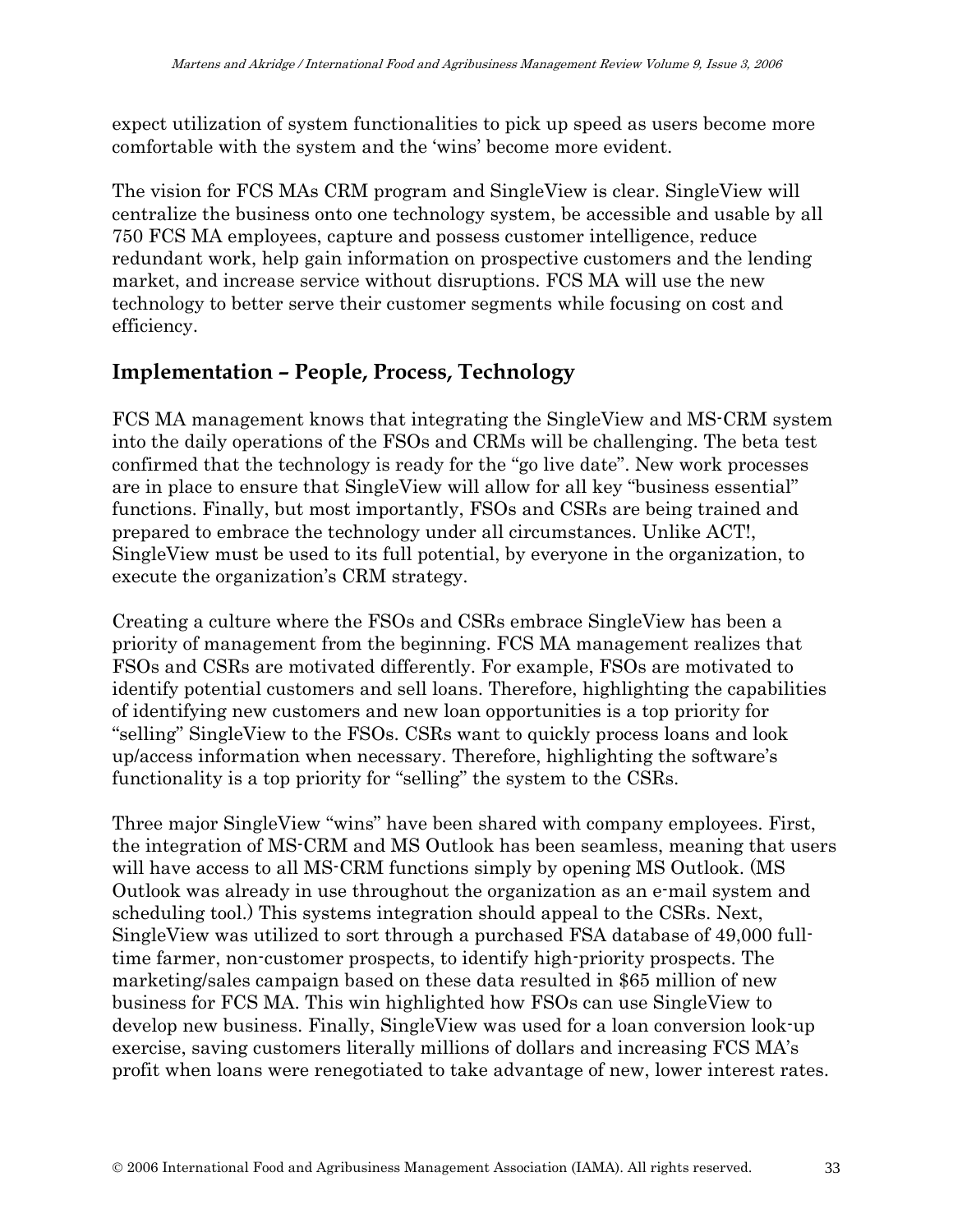Using SingleView to its fullest potential requires each user to be comfortable with the system. Therefore, management has pro-actively developed a four-phase training approach. The first phase is a conference that sets the direction for SingleView. The new tools and their potential are explained, and each FSO and CSR is given an hour of hands-on training. The second phase makes use of computer based training modules, which management believes have been quite successful. Webinars, in which experts answer questions, make up the third phase. The fourth and final phase is regional meeting roll-outs, supported by each individual FCS MA office. At this point, training phases one and two are complete.

Management knows that even with their proactive approach, several issues may negatively influence FSO and CSR attitudes toward, and use of, the new technology. First, while FCS MA's systems and technology group has grown from 15 employees to 27 employees, it has been strained by the massive workload of the rollout. Systems requirements and problems with speed ultimately required upgrades to servers, and the original "go live date" was pushed back by several months. Next, systems restrictions will make the SingleView system virtually unavailable when FSOs are out of the office in the field, and dial-up use may be limited or slow. Therefore, maintenance of the estimated 250,000 database entries could become a tedious end-of-day or end-of week project, instead of a real-time management exercise. Furthermore, competition between FSOs may reduce the incentive to keep all information updated, because of fear that a customer will be 'stolen' or persuaded to change to a different FSO. Most importantly, the corporate culture at FCS MA is nurturing and decentralized, so, if FSOs and CSRs do not embrace the new technology, forced use and mandates might create resentment and more adoption problems.

Possible approaches to ensure that SingleView and MS-CRM are integrated into the daily activities of the FSOs and CSRs include a plan to have FSOs and CSRs isolate and work on key skills, which require the use of SingleView. Alternatively, upper level management could rely on SingleView for reports that are now compiled verbally through weekly meetings, meaning that only results from FSOs and CSRs using the software would be recognized. Whatever the solution might be, the FSOs and CSRs must embrace the use of SingleView and MS-CRM to fully execute the organization's CRM strategy.

## **A Perspective from the Users in the Field**

An FSO and a CSR involved in the SingleView pilot program shared their views on SingleView. They have 'heard' the proposed benefits of SingleView communicated in the training sessions. However, they have some concerns. Reduced data access and lost speed, security issues, and start-up and training issues are on their minds. The reduced data access and lost speed concern tops their list. With SingleView, an FSO cannot lookup loan information at a customer's location, which is a capability of the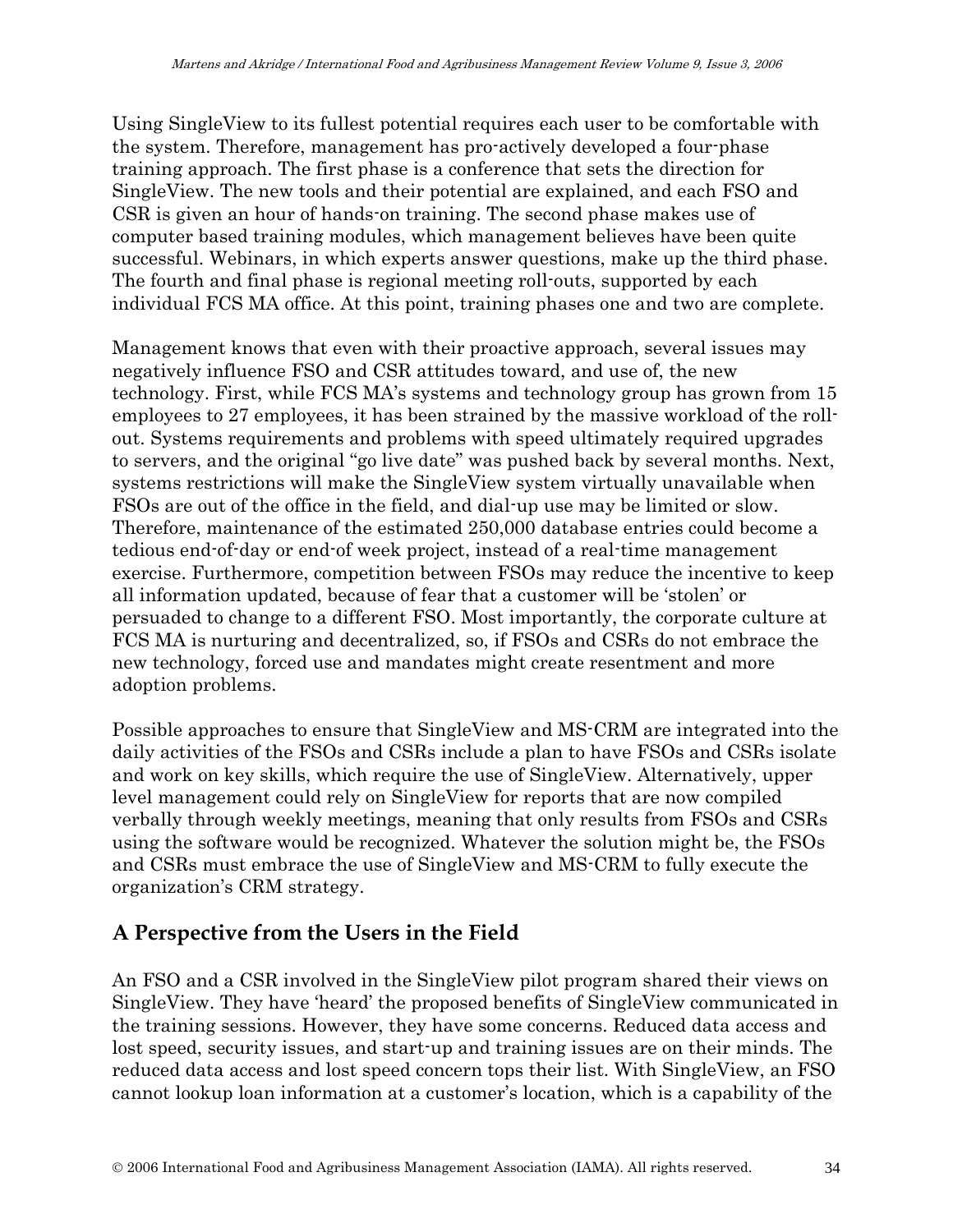current system. Furthermore, the new system response speed is slower for the CSR, so calls from customers or FSOs in the field cannot be answered instantaneously, as they were before SingleView. (The data are, of course, more current with SingleView.)

The users are also concerned about internal security issues. As proposed, every FSO and CSR will have access to every customer's account and every prospect's information. The users question whether all FSOs and CSRs should be able to see every borrower's information. Second, any employee could potentially leave the company with FCS MA's entire customer database, including potential customer lists. The users final concern relates to numerous start-up issues and what they perceive as a general lack of communication and training. The start-up issues range from error messages to reporting problems, and the training to date was described as an overview, not in-depth or sufficient.

Even though the concerns and emotion are real, the users do articulate some of the benefits they expect to come from SingleView. Moving to a paperless world will mean fewer 'sticky notes', few redundancies, fewer errors, and faster information sharing. Future capabilities, such as a company wide loan origination system, are also recognized as possible with a new system. Still, the users keep wondering how they will ever fully realize benefits from SingleView, and how chaotic their life will be until they do.

### **Discussion Questions**

- 1. Clearly, FCS MA put in place many of the elements of a CRM strategy before pursuing the technology dimensions of CRM aggressively. What are some of the strengths of their CRM approach to date? What areas could use improvement?
- 2. Based on what you know about FCS MA, their CRM strategy, their experience with ACT!, and their implementation experience to date, what are the most important benefits you see to this investment – from the customer, firm, and the FSO/CSR perspective?
- 3. The users interviewed clearly have some concerns about the implementation and use of SingleView. Are their concerns justified? In your opinion, are they unusual or to be expected? More broadly, what challenges from FSOs/CSRs do you expect during the roll-out?
- 4. Compare and contrast what you know about the ACT! experience with what you know about the SingleView experience. How are the technologies similar or different? How is management's approach to the implementation and the need for the system similar or different?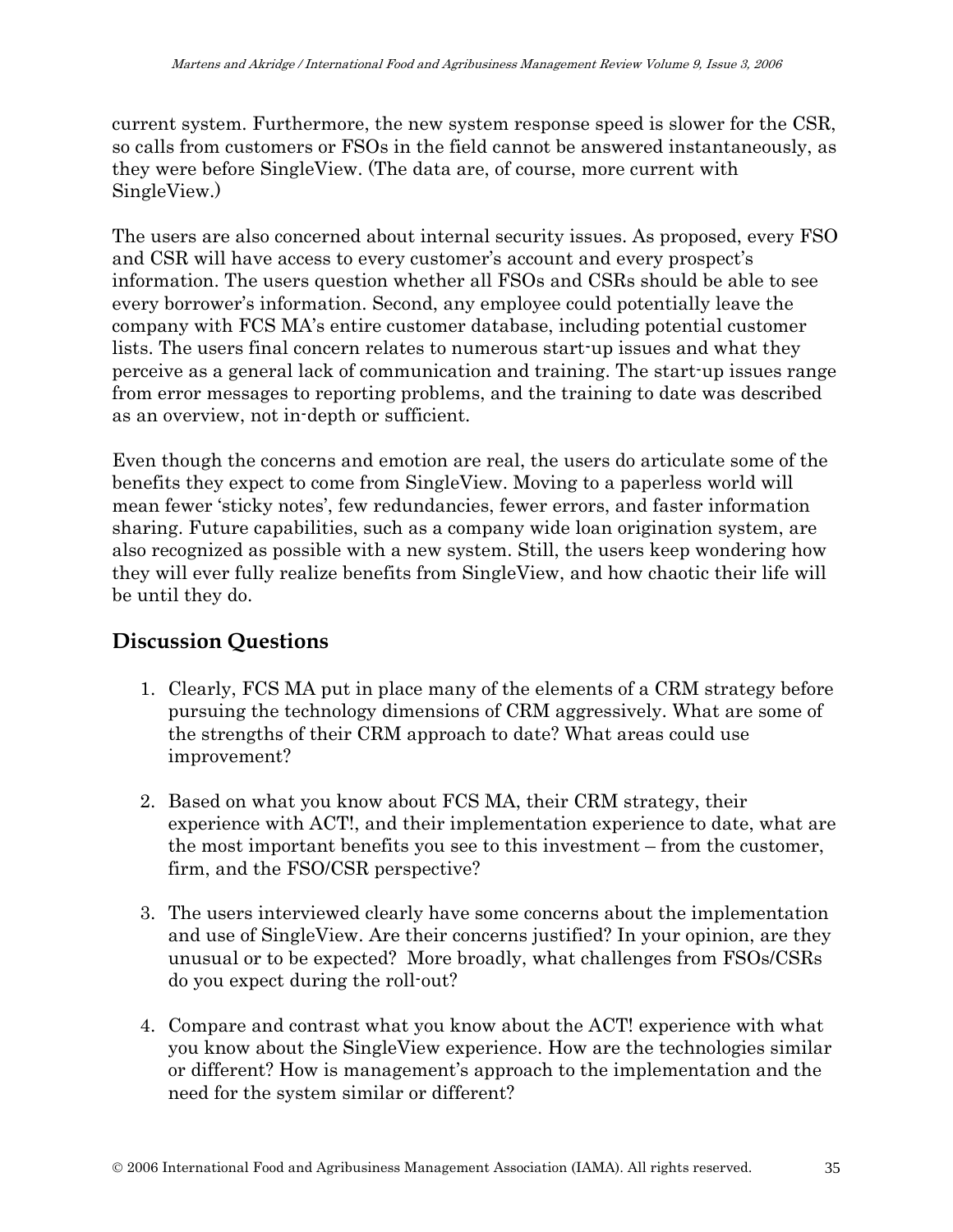5. Use what you know about FCS MA, their CRM program, and their technology implementation to date to develop a roll-out plan for the new SingleView system. At this point, what should be done to make sure the new technology is used to help meet the goals of FCS MAs CRM program?

#### **Reference List**

- Akridge, J. et. al. 2000. Commercial Producers: Making Choices; Driving Change. Purdue Research Foundation.
- Anderson, J.C. and J.A. Narus. 1998. "Business Marketing: Understand What Customers Value." Harvard Business Review. November/December: 53
- Binggeli, U., S. Gupta, and C. de Pommes. 2002. "CRM in the Air." The McKinsey Quarterly.
- Blattenberg, B. 1996. "Manage Marketing by the Customer Equity Test." Harvard Business Review. July/August: 137
- Cespedes, F.V. 1995 Concurrent Marketing: Integrating Product, Sales, and Service. Harvard Business School Press.
- Fournier, S., S. Dobscha, and D.G. Mick. 1998. "Preventing the Premature Death of Relationship Marketing." Harvard Business Review. January/February: 42.
- Gloy, B., J. Akridge, and P. Preckel. 1997. "Customer Lifetime Value: An Application in the Rural Petroleum Market". Agribusiness. 13, 3: 335.
- Grant, A.W.H., and L.A. Schlesinger. 1995. "Realize Your Customers' Full Profit Potential." Harvard Business Review. September/October: 59-72.
- Griffin, J. 1998. "Customer Loyalty: How to Earn It, How to Keep It." American Marketing Association.
- Gulati, R. and J. Oldroyd. 2005. "The Quest for Customer Focus." Harvard Business Review. April.
- Hagel, J. 1997. "The Coming Battle of Customer Info." Harvard Business Review. January/February: 53
- Jackson, R. and P. Wang. 1994. Strategic Database Marketing. NTC Publishing Group.